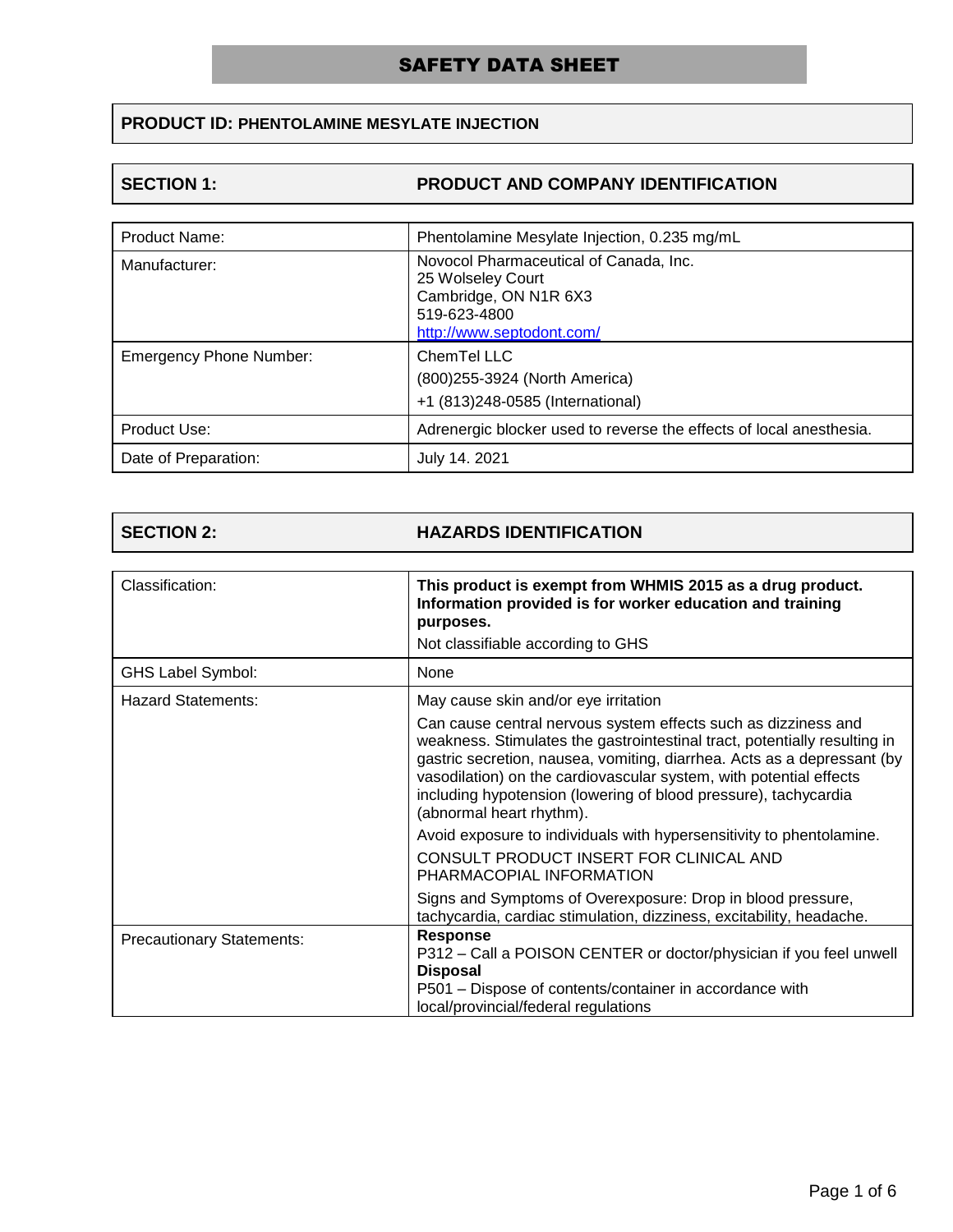# **PRODUCT ID: PHENTOLAMINE MESYLATE INJECTION**

### **SECTION 3: COMPOSITION / INFORMATION ON INGREDIENTS**

| <b>Chemical Identity</b>            | <b>Concentration</b><br>(Percent weight/weight) | <b>CAS Number</b> |
|-------------------------------------|-------------------------------------------------|-------------------|
| Phentolamine mesylate               | 0.0235                                          | $65 - 28 - 1$     |
| d-Mannitol                          | 5                                               | 69-65-8           |
| Sodium acetate                      | 0.136                                           | 127-09-3          |
| Ethylenediaminetetraacetic acid-Na2 | 0.05                                            | 139-33-3          |

### **SECTION 4: FIRST AID MEASURES**

| Inhalation:                                                | Remove person from exposure.                                                                                                                                               |
|------------------------------------------------------------|----------------------------------------------------------------------------------------------------------------------------------------------------------------------------|
| Eye Contact:                                               | Flush eyes with plenty of water for at least 15 minutes while holding<br>eyelids open. Get medical attention, if irritation persists.                                      |
| <b>Skin Contact:</b>                                       | Wash skin with soap and water                                                                                                                                              |
| Ingestion:                                                 | Flush mouth with water and get immediate medical attention. Induce<br>vomiting only if patient is conscious. Never attempt to induce vomiting<br>in an unconscious person. |
| Injection:                                                 | Get immediate medical attention.                                                                                                                                           |
| Personal Protective Equipment for First<br>Aid Responders: | Wear impermeable gloves to avoid skin contact (e.g. nitrile, natural<br>rubber).                                                                                           |

# **SECTION 5: FIRE FIGHTING MEASURES**

| Suitable extinguishing media:                          | Water spray, dry chemical, carbon dioxide, or foam as appropriate for<br>surrounding fire and materials                                      |
|--------------------------------------------------------|----------------------------------------------------------------------------------------------------------------------------------------------|
| <b>Hazardous Combustion Products:</b>                  | Not available                                                                                                                                |
| <b>Special Protective Actions for</b><br>Firefighters: | As with all fires, evacuate personnel to a safe area. Firefighters should<br>use self-contained breathing equipment and protective clothing. |

| <b>SECTION 6:</b> | <b>ACCIDENTAL RELEASE MEASURES</b> |
|-------------------|------------------------------------|
|-------------------|------------------------------------|

| Personal precautions:      | Take precautions to avoid skin (i.e. protective gloves, long sleeves,<br>etc.) and eye contact (i.e. wear safety glasses with side shields) and<br>ingestion. |
|----------------------------|---------------------------------------------------------------------------------------------------------------------------------------------------------------|
| Environmental precautions: | Prevent spills from entering sewers and watercourses. Cover drains.                                                                                           |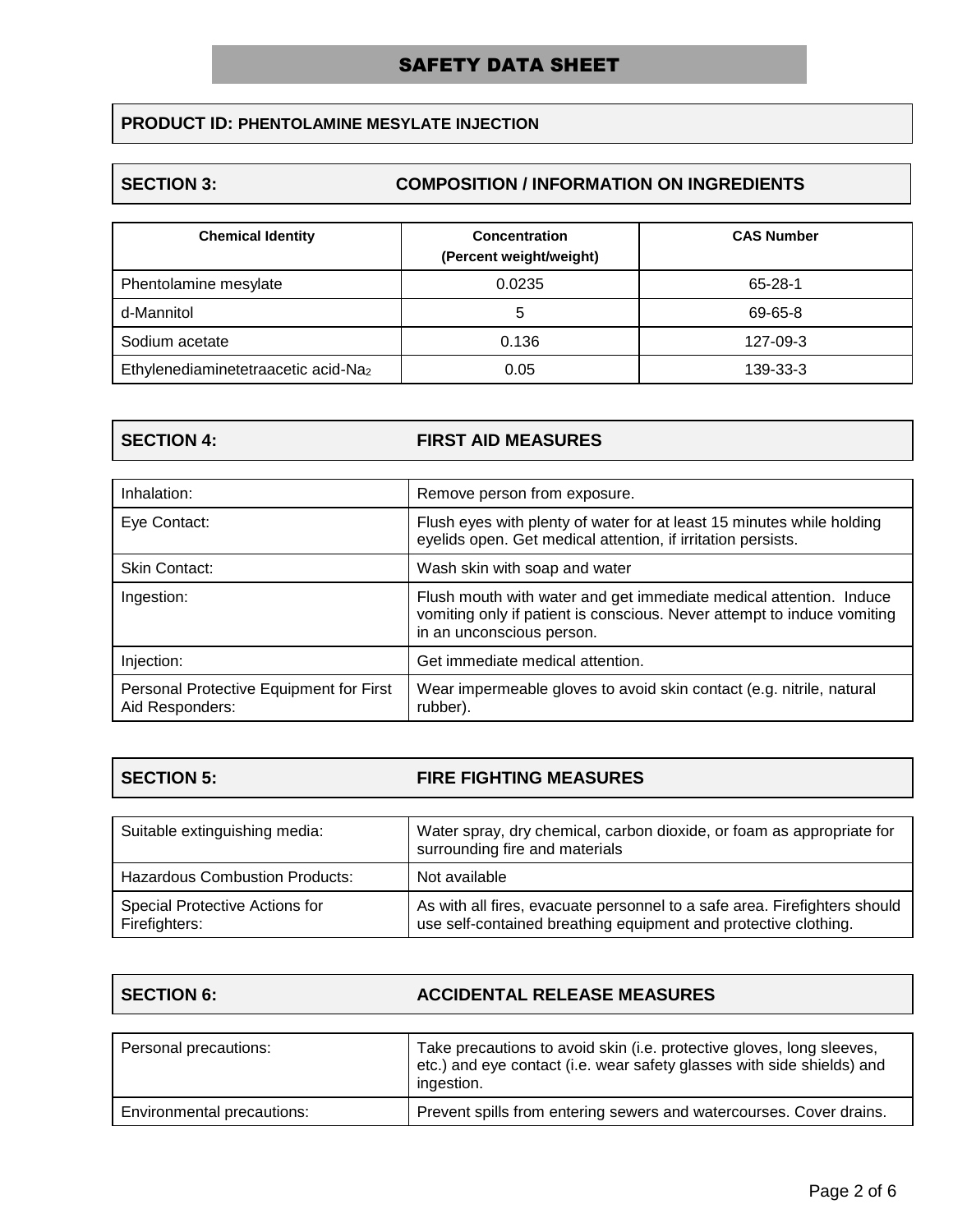# **PRODUCT ID: PHENTOLAMINE MESYLATE INJECTION**

| Methods and materials for containment<br>and cleaning up: | Clean up spills with normal procedures used for non-hazardous<br>liquids. This can include: absorb spill with inert material, then place in<br>a chemical waste container. Clean surface thoroughly with water to<br>remove residual contamination. |
|-----------------------------------------------------------|-----------------------------------------------------------------------------------------------------------------------------------------------------------------------------------------------------------------------------------------------------|
|-----------------------------------------------------------|-----------------------------------------------------------------------------------------------------------------------------------------------------------------------------------------------------------------------------------------------------|

### **HANDLING AND STORAGE**

| Handling Procedures and Equipment: | Caution should be used to prevent against ingestion and contact with<br>skin and eyes. Handle with care to avoid breakage.                         |
|------------------------------------|----------------------------------------------------------------------------------------------------------------------------------------------------|
| Storage Requirements:              | Store between 20-25°C (68-77°F). Excursions of 15-30°C (59-86°F)<br>are permitted. Protect from direct heat and light. Do not permit to<br>freeze. |
| Packaging:                         | Glass dental cartridges designed to deliver 1.7 mL of solution per<br>cartridge                                                                    |
| Sensitivity to Mechanical Impact:  | No                                                                                                                                                 |
| Sensitivity to Static Discharge:   | No                                                                                                                                                 |

# **SECTION 8: EXPOSURE CONTROLS / PERSONAL PROTECTION**

| <b>Exposure Limits:</b>                                                                                                     | <b>Chemical</b><br>Agent                                                                             | <b>Occupational Exposure Limits (OEL)</b>         |                         |                                                                     |                          |
|-----------------------------------------------------------------------------------------------------------------------------|------------------------------------------------------------------------------------------------------|---------------------------------------------------|-------------------------|---------------------------------------------------------------------|--------------------------|
|                                                                                                                             |                                                                                                      | <b>ACGIH</b> <sup>a</sup>                         |                         | <b>Ontario</b>                                                      |                          |
|                                                                                                                             |                                                                                                      | <b>TWA</b> b                                      | <b>STEL<sup>c</sup></b> | <b>TWA</b> b                                                        | <b>STEL</b> <sup>c</sup> |
|                                                                                                                             | Phentolamine<br>Mesylate                                                                             | Not available                                     | Not available           | Not available                                                       | Not available            |
|                                                                                                                             | d-Mannitol                                                                                           | Not available                                     | Not available           | Not available                                                       | Not available            |
|                                                                                                                             | Sodium<br>Acetate                                                                                    | Not available                                     | Not available           | Not available                                                       | Not available            |
|                                                                                                                             | Ethylenediami<br>netetraacetic<br>acid-Na <sub>2</sub>                                               | Not available                                     | Not available           | Not available                                                       | Not available            |
| a - American Conference of Governmental Industrial Hygienists<br>b - Time Weighted Average<br>c - Short-term Exposure Limit |                                                                                                      |                                                   |                         |                                                                     |                          |
| Personal Protective Equipment (PPE):                                                                                        |                                                                                                      |                                                   |                         |                                                                     |                          |
| Gloves (specify):                                                                                                           |                                                                                                      | Impermeable gloves (e.g. nitrile, natural rubber) |                         |                                                                     |                          |
| Respiratory (specify):                                                                                                      | Not normally required                                                                                |                                                   |                         |                                                                     |                          |
| Eye (specify):                                                                                                              | Safety glasses with side shields or googles if a splash hazard exists                                |                                                   |                         |                                                                     |                          |
| Footwear (specify):                                                                                                         | Not normally required                                                                                |                                                   |                         |                                                                     |                          |
| Clothing (specify):                                                                                                         | Wear clothing to prevent skin contact, as necessary (e.g. lab coat with<br>closed front and sleeves) |                                                   |                         |                                                                     |                          |
| Other Equipment (specify):                                                                                                  | procedures                                                                                           |                                                   |                         | Resuscitative equipment and drugs should be available during dental |                          |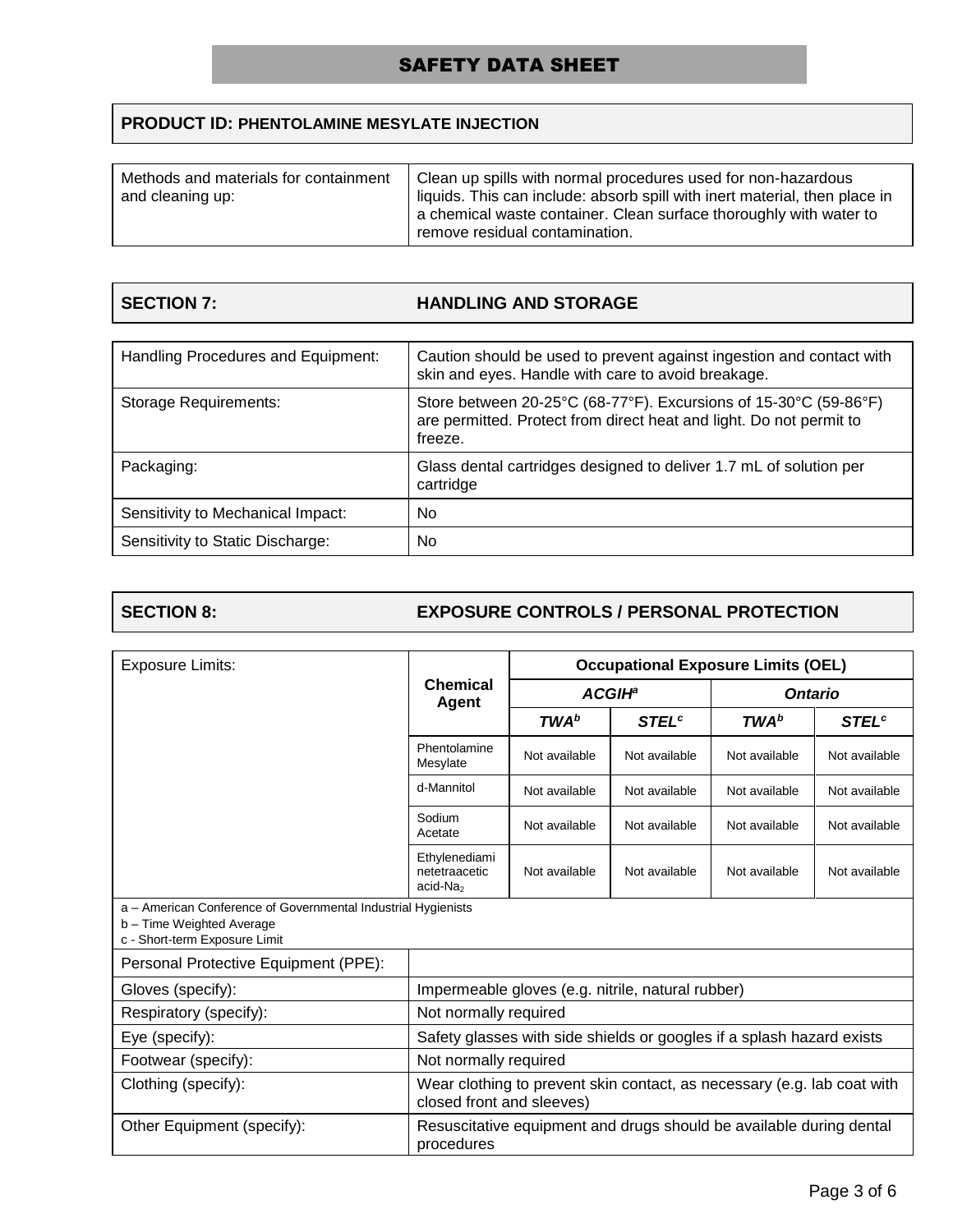# **PRODUCT ID: PHENTOLAMINE MESYLATE INJECTION**

| Engineering Controls (e.g. ventilation, | Not normally required |
|-----------------------------------------|-----------------------|
|                                         |                       |
| enclosed process, specify):             |                       |
|                                         |                       |

# **SECTION 9: PHYSICAL AND CHEMICAL PROPERTIES**

| <b>Physical State:</b>                  | Liquid                      |
|-----------------------------------------|-----------------------------|
| Odour and Appearance:                   | Clear, colourless solution  |
| Odour Threshold:                        | Not available               |
| Specific Gravity (water=1):             | Not available               |
| Solubility in Water                     | Soluble                     |
| Co-efficient of Water/Oil Distribution: | Not available               |
| Vapour Pressure:                        | Not available               |
| Percent Volatile:                       | 0%                          |
| Boiling Point (°C):                     | Not available               |
| Melting/Freezing Point (°C):            | Not available               |
| pH:                                     | 4.0                         |
| Vapour Density (Air=1):                 | Not available               |
| Evaporation Rate (Butyl Acetate=1):     | Not available               |
| Flashpoint (°C) and Method:             | Not flammable (water based) |
| Upper Flammable Limit (%):              | Not available               |
| Lower Flammable Limit (%):              | Not available               |
| Auto-ignition Temperature (°C):         | Not available               |
| Decomposition Temperature (°C):         | Not available               |

# **SECTION 10: STABILITY AND REACTIVITY**

| Reactivity:                              | Stable                                                       |
|------------------------------------------|--------------------------------------------------------------|
| <b>Chemical Stability:</b>               | Stable                                                       |
| Conditions to Avoid:                     | None                                                         |
| Incompatible Materials:                  | Incompatible with compounds which react violently with water |
| <b>Hazardous Decomposition Products:</b> | None                                                         |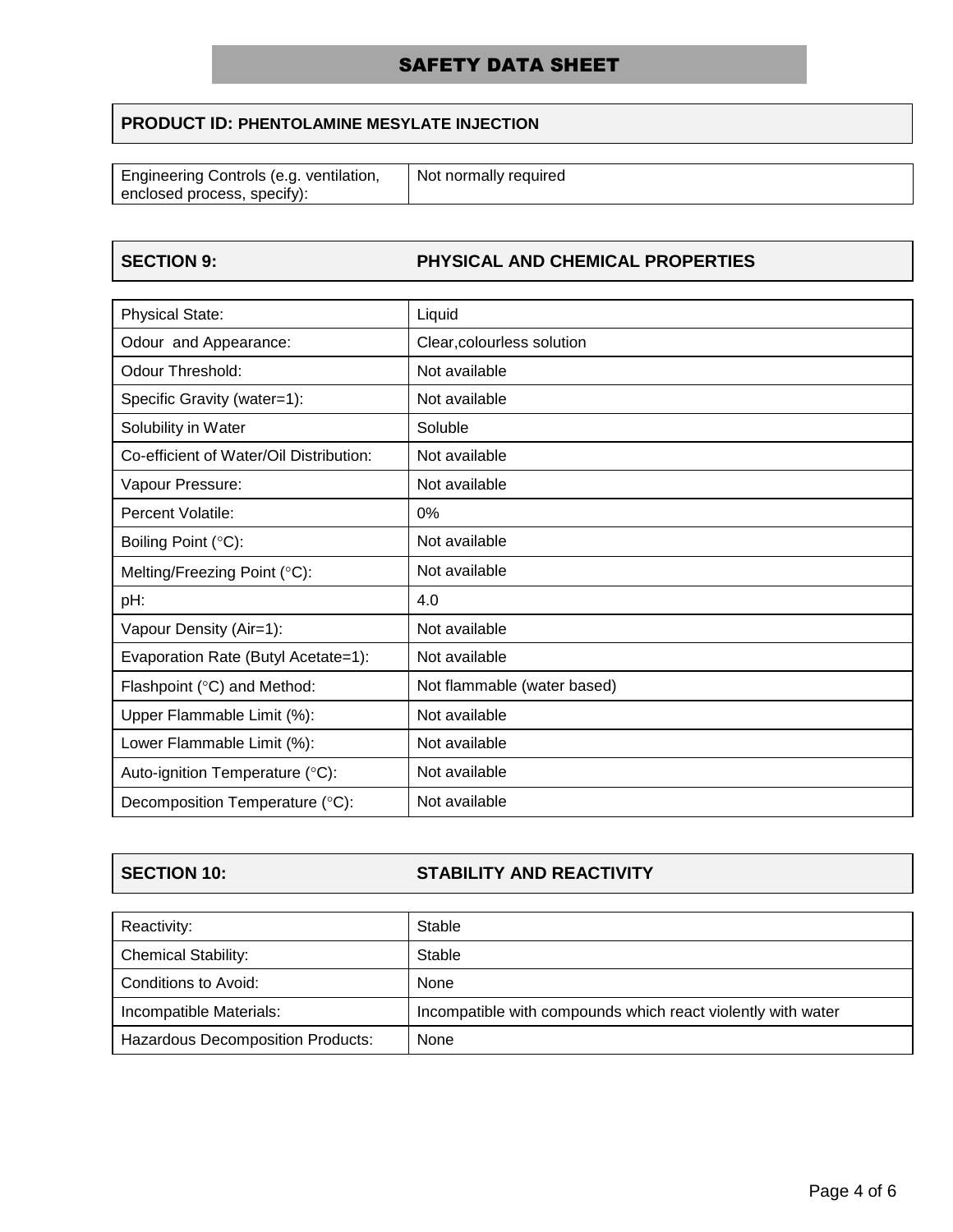# **PRODUCT ID: PHENTOLAMINE MESYLATE INJECTION**

# **SECTION 11: TOXICOLOGICAL INFORMATION**

| Route of Entry:                                               | $\boxtimes$ Skin Contact $\boxtimes$ Skin Absorption $\boxtimes$ Eye Contact $\boxtimes$ Inhalation $\boxtimes$<br>Ingestion                                                                                                                                                                                                                                                                                                                                                                                                                                                                                                                                                                                                                       |
|---------------------------------------------------------------|----------------------------------------------------------------------------------------------------------------------------------------------------------------------------------------------------------------------------------------------------------------------------------------------------------------------------------------------------------------------------------------------------------------------------------------------------------------------------------------------------------------------------------------------------------------------------------------------------------------------------------------------------------------------------------------------------------------------------------------------------|
| Acute Toxicity:                                               | Not expected to be acutely toxic.                                                                                                                                                                                                                                                                                                                                                                                                                                                                                                                                                                                                                                                                                                                  |
|                                                               | Acute measures of toxicity (i.e. LD50 and LC50) are not available for<br>this mixture.                                                                                                                                                                                                                                                                                                                                                                                                                                                                                                                                                                                                                                                             |
|                                                               | LD50s for Phentolamine Mesylate: 1250 mg/kg oral-rat; 1100 mg/kg<br>oral-mouse; No Observed Adverse Effect Level (NOAEL) 75 mg/kg<br>oral-rat                                                                                                                                                                                                                                                                                                                                                                                                                                                                                                                                                                                                      |
|                                                               | LD50s for d-Mannitol: 13,500 mg/kg oral-rat; 22,000 mg/kg oral-mouse                                                                                                                                                                                                                                                                                                                                                                                                                                                                                                                                                                                                                                                                               |
|                                                               | LD50 for Sodium Acetate: 3,500 mg/kg oral-rat; 6,900 mg/kg oral-<br>mouse; LC50 greater than 30/mg/L rat                                                                                                                                                                                                                                                                                                                                                                                                                                                                                                                                                                                                                                           |
|                                                               | LD50 for Ethylenediaminetetraacetic acid-Na2: 2000 mg/kg oral-rat;<br>2050 mg/kg oral-mouse                                                                                                                                                                                                                                                                                                                                                                                                                                                                                                                                                                                                                                                        |
| Skin Corrosion/Irritation:                                    | May be irritating to the skin.                                                                                                                                                                                                                                                                                                                                                                                                                                                                                                                                                                                                                                                                                                                     |
| Serious Eye Damage/Irritation:                                | May be irritating to the eyes.                                                                                                                                                                                                                                                                                                                                                                                                                                                                                                                                                                                                                                                                                                                     |
| Respiratory or Skin Sensitization:                            | Not available                                                                                                                                                                                                                                                                                                                                                                                                                                                                                                                                                                                                                                                                                                                                      |
| Interactive Effects:                                          | Not available                                                                                                                                                                                                                                                                                                                                                                                                                                                                                                                                                                                                                                                                                                                                      |
| Mutagenicity:                                                 | Not mutagenic in the Ames assay.                                                                                                                                                                                                                                                                                                                                                                                                                                                                                                                                                                                                                                                                                                                   |
| Carcinogenicity:                                              | This product and its ingredients have not been listed as a carcinogen<br>or a potential carcinogen by the ACGIH, the International Agency for<br>Research on Cancer (IARC), the US National Toxicology Program<br>(NTP) or the US Occupational Safety and Health Administration<br>(OSHA).<br>A published report of a single two-year rat carcinogenicity study of<br>orally administered phentolamine mesylate stated that chronic<br>treatment with doses of 10, 50 and 150 mg/kg reduced survival and<br>induced the development of hibernomas in a non dose-related fashion.<br>The frequencies of pituitary gland and liver adenomas were<br>statistically increased in treated rats but the compound is not listed as<br>a known carcinogen. |
| <b>Reproductive Toxicity:</b>                                 | No evidence of impaired fertility was observed in male rats at doses up<br>to 150 mg/kg. No evidence of teratogenic effects.                                                                                                                                                                                                                                                                                                                                                                                                                                                                                                                                                                                                                       |
| Specific Target Organ Toxicity - Single<br>Exposure:          | Not available                                                                                                                                                                                                                                                                                                                                                                                                                                                                                                                                                                                                                                                                                                                                      |
| Specific Target Organ Toxicity -<br><b>Repeated Exposure:</b> | Not available                                                                                                                                                                                                                                                                                                                                                                                                                                                                                                                                                                                                                                                                                                                                      |
| Aspiration Hazard:                                            | Not available. Not expected to be of concern.                                                                                                                                                                                                                                                                                                                                                                                                                                                                                                                                                                                                                                                                                                      |

# **SECTION 12: ECOLOGICAL INFORMATION**

Ecotoxicity: Not available